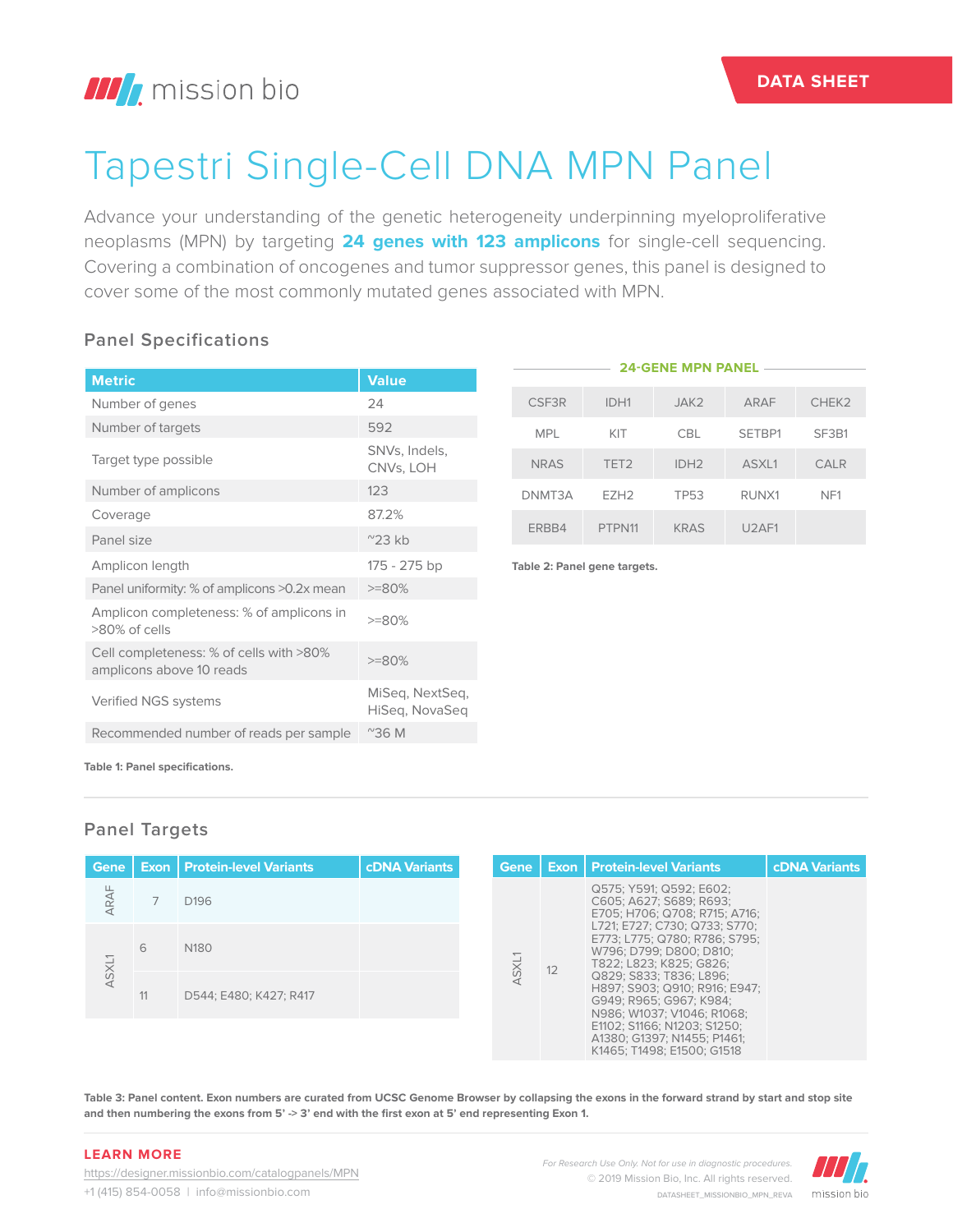## **Panel Targets (cont'd)**

| Gene          | <b>Exon</b>    | <b>Protein-level Variants</b>                                  | <b>cDNA</b> Variants |      | Gene             | <b>Exon</b>                           | <b>Protein-level Variants</b>               | <b>cDNA</b> Variants |
|---------------|----------------|----------------------------------------------------------------|----------------------|------|------------------|---------------------------------------|---------------------------------------------|----------------------|
| CALR          | 9              | Q365; L367; E371; K374; K385                                   |                      |      |                  | 9                                     | N322; Q328                                  |                      |
| CBL           |                |                                                                |                      |      | 10 <sup>°</sup>  | A345; E401                            |                                             |                      |
|               | $\overline{7}$ | R343                                                           |                      |      | 11               | P431                                  |                                             |                      |
|               | $\,8\,$        | Y371; S376; L380; I383; D390;<br>I393; G397; H398; C401; T402; |                      |      |                  | 12                                    | S479; E488; P493; K496; R502                |                      |
|               |                | C404; W408                                                     |                      |      |                  | 13                                    | A505; R509                                  |                      |
|               | 9              | C416; P417; F418; R420; D460;<br>R462                          |                      |      | EZH <sub>2</sub> | 14                                    | D516; Q553; C554                            |                      |
| CHEK2         | 4              | N153; R175; R180                                               |                      |      |                  | 15                                    | R561; G564; R566; T573; Q612                |                      |
|               | 12             | E437; H414                                                     |                      |      |                  | 16                                    | V626; W629                                  |                      |
|               | 14             | 1598; T615; T618                                               |                      |      |                  | 17                                    | E655; G660; D664; F670;<br>D677             |                      |
| <b>CSF3R</b>  | 17             | M696; Q766; Q776; Y779;<br>Q781                                |                      |      |                  | 18                                    | V679; R684; R690; N693;<br>Y701; V704       |                      |
|               | 4              | A122                                                           |                      |      |                  | 20                                    | Y733; E745                                  |                      |
|               | $\overline{7}$ | Q231; T257                                                     |                      |      |                  |                                       |                                             |                      |
|               | 8              | W306; P307; W313; W314;<br>M315; R320; R326                    |                      |      | <b>IDH1</b>      | 4                                     | R132                                        |                      |
|               | 9              | L344; Q356                                                     |                      |      | IDH <sub>2</sub> | 4                                     | R140; T146                                  |                      |
|               | 10             | D391; V399                                                     |                      |      |                  |                                       | N533; V536; F537; H538;                     |                      |
|               | 11             | Y448; K456                                                     |                      | JAK2 | 12               | K539; R541; N542; E543; L545;<br>F547 |                                             |                      |
|               | 12             | E477                                                           |                      |      |                  | 14                                    | H606; H608; V617; C618                      |                      |
| <b>DNMT3A</b> | 13             | N516                                                           |                      |      |                  | 2                                     | G51; D52                                    |                      |
|               | 14             | E523                                                           |                      |      |                  | 6                                     | P343                                        |                      |
|               | 15             | A571; R598                                                     |                      |      |                  | 8                                     | Y418; D419                                  |                      |
|               | 16             | 1634                                                           |                      |      |                  | 9                                     | K499                                        |                      |
|               | 17             | R659; T671; Y660                                               |                      |      | KΙ               | 11                                    | N564                                        |                      |
|               | 20             | I780; R792; W795; P799; R803                                   |                      |      |                  | 12                                    | P627                                        |                      |
|               | 21             | R803; L805; S807; T808;<br>Q816; E817; L819; H821; K826        |                      |      |                  | 13                                    | N655; G658; A659; P627;<br>R634; V654; T661 |                      |
|               | 22             | N838                                                           |                      |      |                  | 17                                    | D816; D816; D820; I798; R796;               |                      |
|               | 23             | M880; R882; W893                                               |                      |      |                  |                                       | V825                                        |                      |
| ERBB4         | Intron         |                                                                | $c.82 + 3G > A$      |      | KRAS             | $\overline{2}$                        | G12                                         |                      |
|               | $\overline{2}$ | G5; V13; R18; R25                                              |                      |      | NPL              | $10$                                  | L498; V501; S505; V507; R514;<br>W515; A519 |                      |
| EZH2          | 3              | Q58; W60; R63; R64                                             |                      |      |                  | $\overline{2}$                        | <b>N64</b>                                  |                      |
|               | 4              | L <sub>101</sub>                                               |                      |      | $\overline{\Xi}$ | 46                                    | Y2285                                       |                      |
|               | $\mathbf 5$    | P132; G135; F145; L149; I150                                   |                      |      |                  | $\overline{2}$                        | G12; G13                                    |                      |
|               | 6              | F165; R207                                                     |                      |      | NRAS             | 3                                     | A59; Q61; N85                               |                      |
|               | $\overline{7}$ | K210; R213; K243                                               |                      |      |                  |                                       |                                             |                      |
|               | 8              | L252; A255; N263; H279;<br>R288                                |                      |      | PTPN11           | 14                                    | Q557                                        |                      |

#### **LEARN MORE**

https://designer.missionbio.com/catalogpanels/MPN +1 (415) 854-0058 | info@missionbio.com